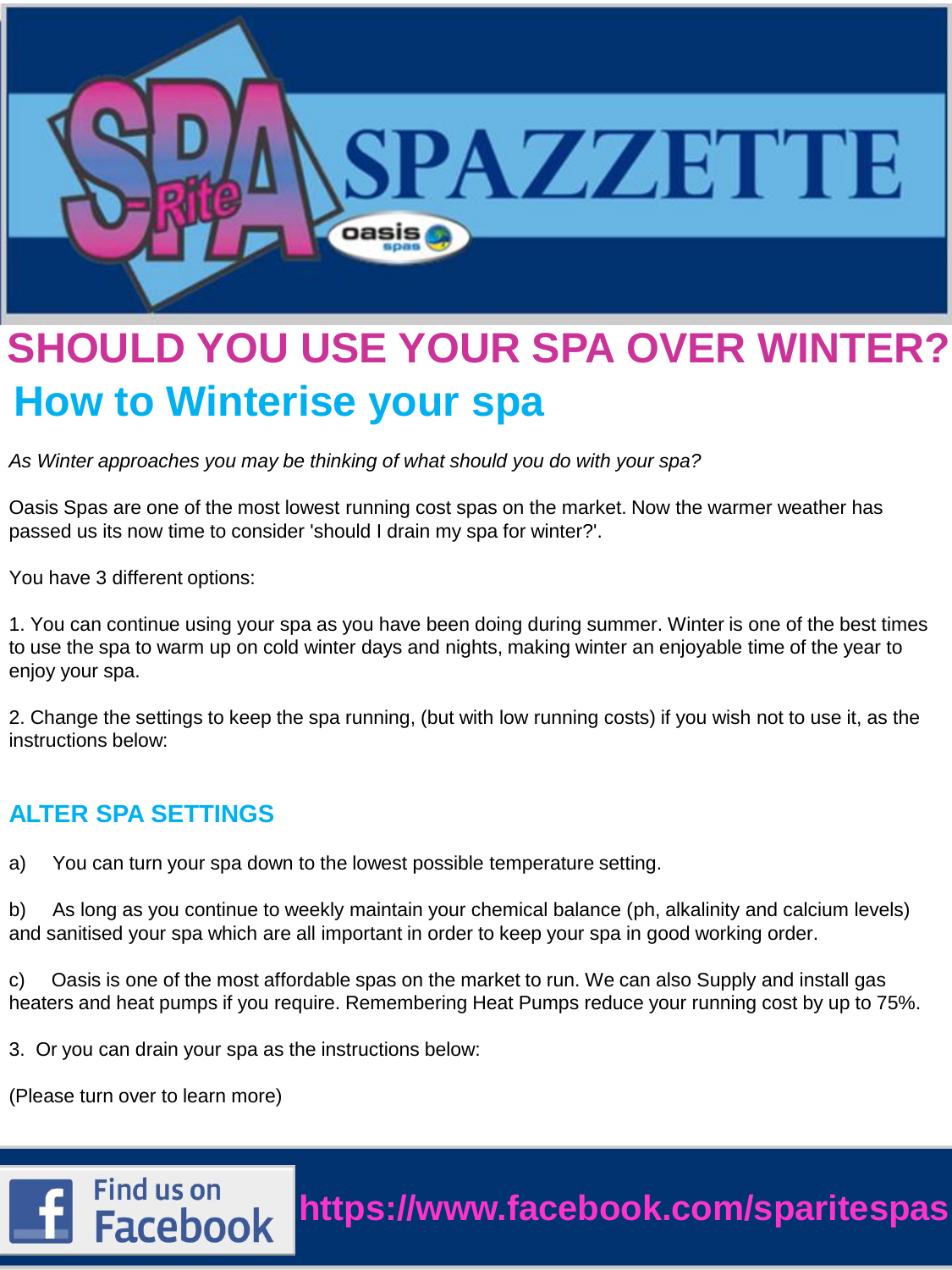

## **SHOULD YOU USE YOUR SPA OVER WINTER? DRAINING YOUR SPA (CONTINUED)**

a) Firstly remove filter cartridges and set aside.

b) Make sure that the level of water in the Spa Pool/Hot Tub is to the required normal operational water level.

c) Add in required dosage of Crystal Waters Pipe Klenz for the litres of your spa, according to instructions on back of bottle.

- d) Run Spa Pool/Hot Tub for 2 hours to ensure all body fats etc. have been cleaned out of the pipes.
- e) Turn off all power to your spa.
- f) Drain Spa Pool/Tub through the drainage valve.

g) Drain spa completely. PLEASE NOTE: Draining spa through drain valve may not drain spa completely so you may need to use a wet-vacuum or sponge to remove excess water out of the foot well and the seats.

h) When the spa is completely empty, loosen all pump barrel unions and fittings to drain the spa completely. The idea is to try to eliminate water from any sealed areas in the system. Remember to tighten all barrel unions and fitting at the beginning of next season.

- i) Remove headrests and clean, be sure to return them to the spa to avoid you losing them.
- j) Clean your shell Wipe down all surfaces using the Spa-Rite spa pad.

k) Spray filter cartridges with Filter Cleanse or soak in Filter Degreaser and be sure to thoroughly rinse off. Remembering that if you have used the same filters for one whole season - 9000hours or one year replace them with new ones. Always throw out old filters so you don't not mix them up with new ones.

l) Leave filters to dry and keep somewhere safe and do not put back into Spa until you are ready to fill.

**https://www.facebook.com/sparitespas**